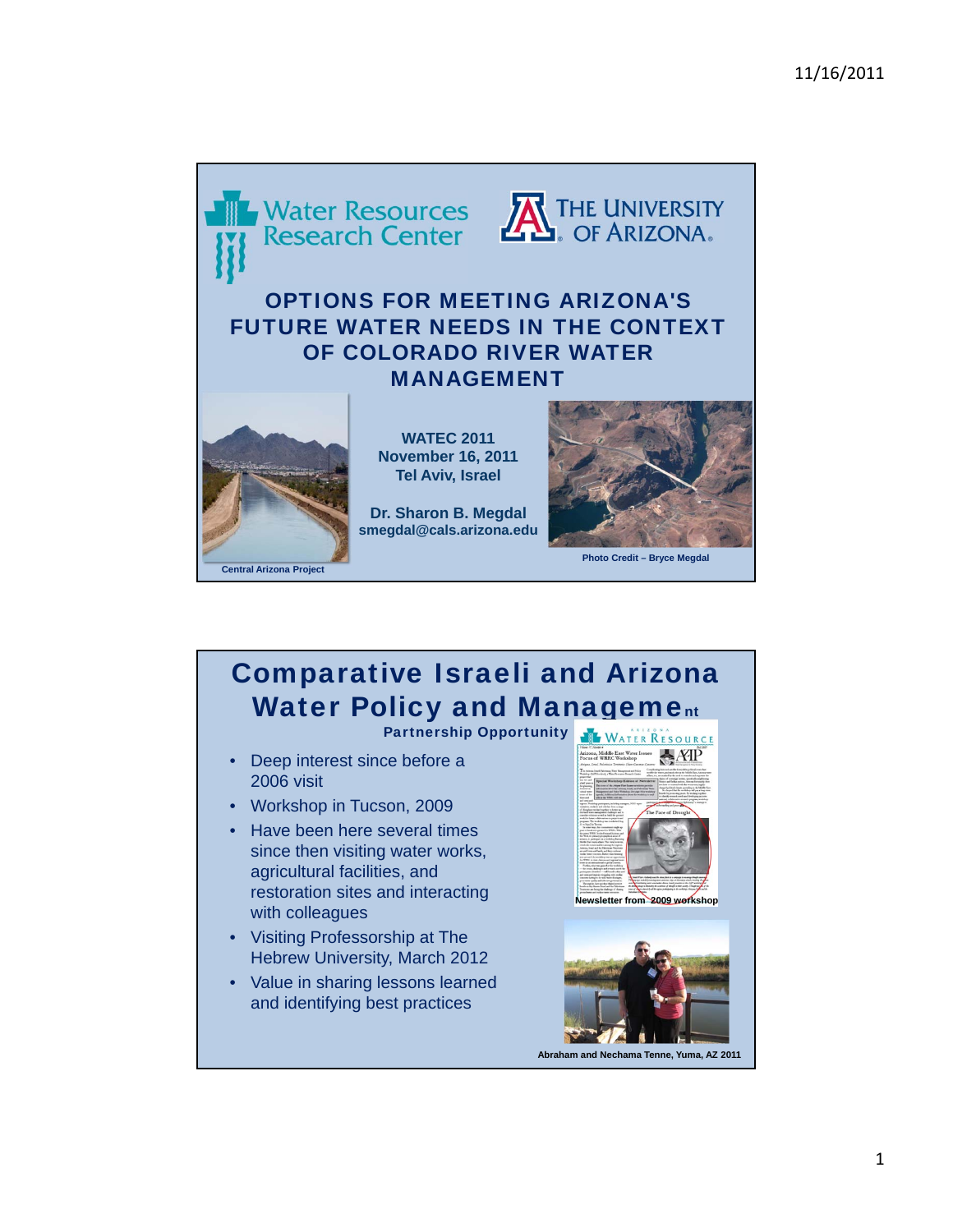

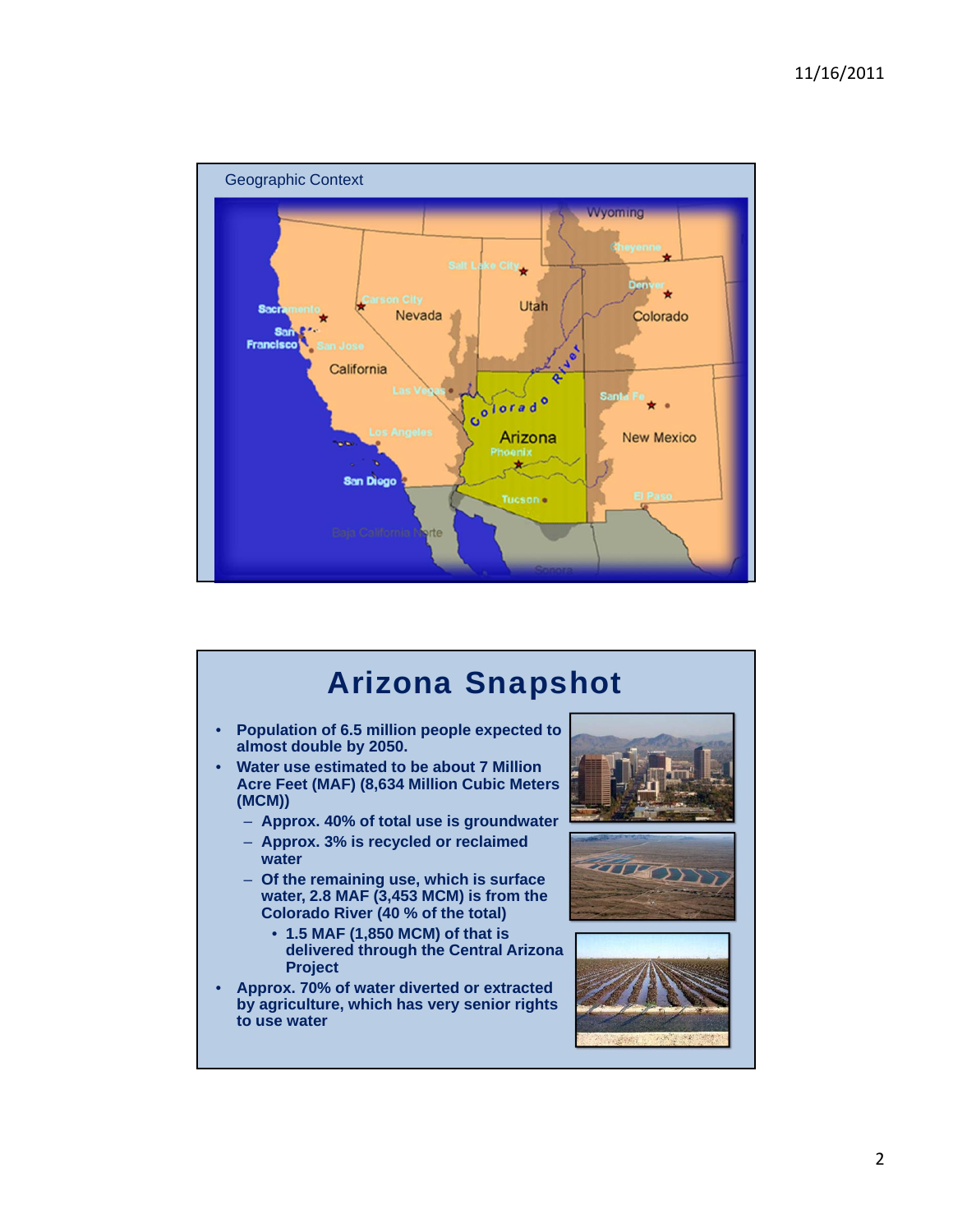## Decentralized water management

- **Water is publicly owned; use is determined by system of water rights**
- **Surface water rights first in time, first in right**
- **Since 1980, groundwater use is regulated in the Active Management Areas (AMAs)**
- **In the AMAs conservation and demonstrations of assured water supply for municipal development are required; outside AMAs little regulation**
- **Agriculture expansion limited in AMAs and a few other areas**
- **Indian Nations control their own water supplies**



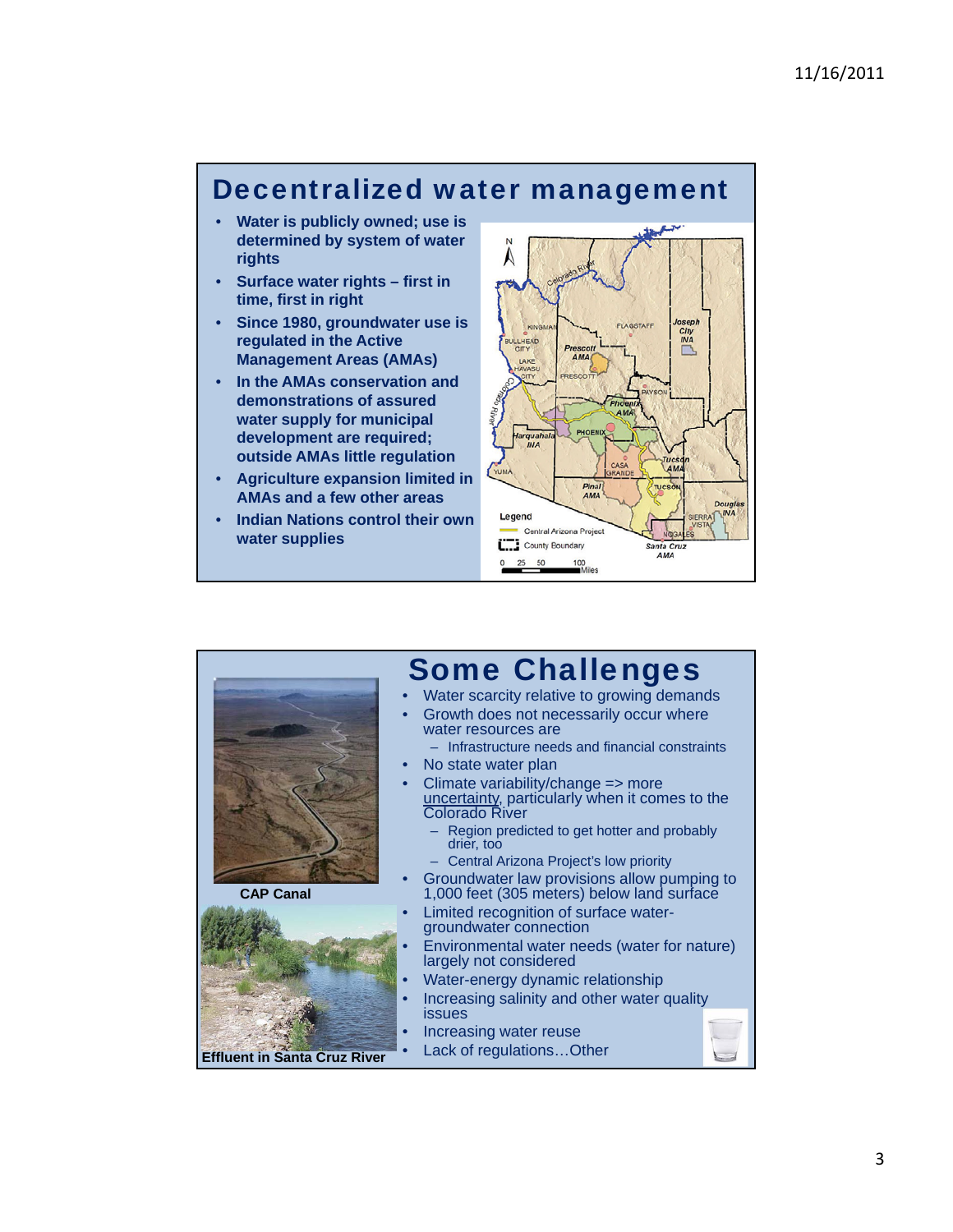## Options for Addressing Challenges

- Conservation programs, including tiered pricing
- Desalination Brackish and seawater?
- More reuse of treated wastewater
	- Matching the water type with the quality needed – For potable purposes?
- Rainwater harvesting questions of scale
- Water banking, within state and interstate
- Colorado River Shortage Sharing
- Water transactions/transfers not as much in Arizona as in some other states

But…

No scarcity component to prices Groundwater mining will continue Not clear if the water acquisition strategies being contemplated can be accomplished, as they require voluntary arrangements. Will water run uphill to money?

The water glass is half full but, long-term, have to worry about the empty part. **Yuma Desalting Plant**